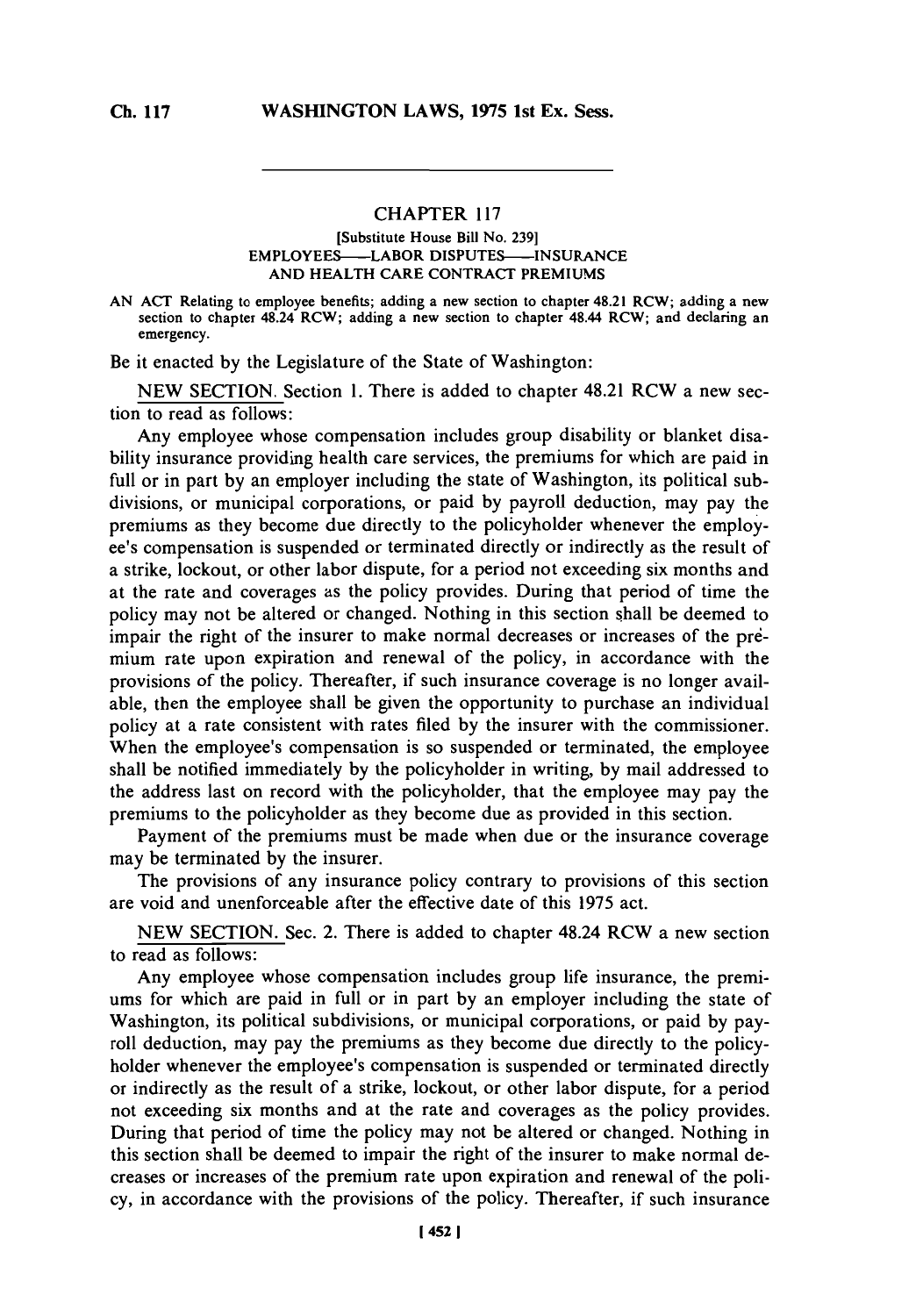coverage is no longer available, then the employee shall be given the opportunity to purchase an individual policy at a rate consistent with rates filed **by** the insurer with the commissioner. When the employee's compensation is so suspended or terminated, the employee shall be notified immediately **by** the policyholder in writing, **by** mail addressed to the address last on record with the policyholder, that the employee may pay the premiums to the policyholder as they become due as provided in this section.

Payment of the premiums must be made when due or the insurance coverage may be terminated **by** the insurer.

The provisions of any insurance policy contrary to provisions of this section are void and unenforceable after the effective date of this *1975* act.

**NEW SECTION.** Sec. **3.** There is added to chapter 48.44 RCW a new section to read as follows:

Any employee whose compensation includes a health care services contract providing health care services expenses, the premiums for which are paid in full or in part **by** an employer including the state of Washington, its political subdivisions, or municipal corporations, or paid **by** payroll deduction, may pay the premiums as they become due directly to the health care service contractor whenever the employee's compensation is suspended or terminated directly or indirectly as the result of a strike, lockout, or other labor dispute, for a period not exceeding six months and at the rate and coverages as the health care services contract provides. During that period of time such contract may not be altered or changed. Nothing in this section shall be deemed to impair the right of the insurer to make normal decreases or increases of the premium'rate upon expiration and renewal of the policy, in accordance with the provisions of the policy. Thereafter, if such health care services coverage is no longer available, then the employee shall be given the opportunity to purchase an individual health care services contract at a rate consistent with rates filed **by** the health care service contractor with the commissioner. When the employee's compensation is so suspended or terminated, the employee shall be notified immediately **by** the contract holder in writing, **by** mail addressed to the address last of record with the contract holder, that the employee may pay the premiums to the health care service contractor as they become due as provided in this section.

Payment of the premiums must be made when due or the coverage may be terminated **by** the health care service contractor.

The provisions of any health care services contract contrary to provisions of this section are void and unenforceable after the effective date of this *1975* act.

**NEW** SECTION. Sec. 4. **If** any provision of this *1975* act, or its application to any person or circumstance is held invalid, the remainder of the act, or the application of the provision to other persons or circumstances is not affected.